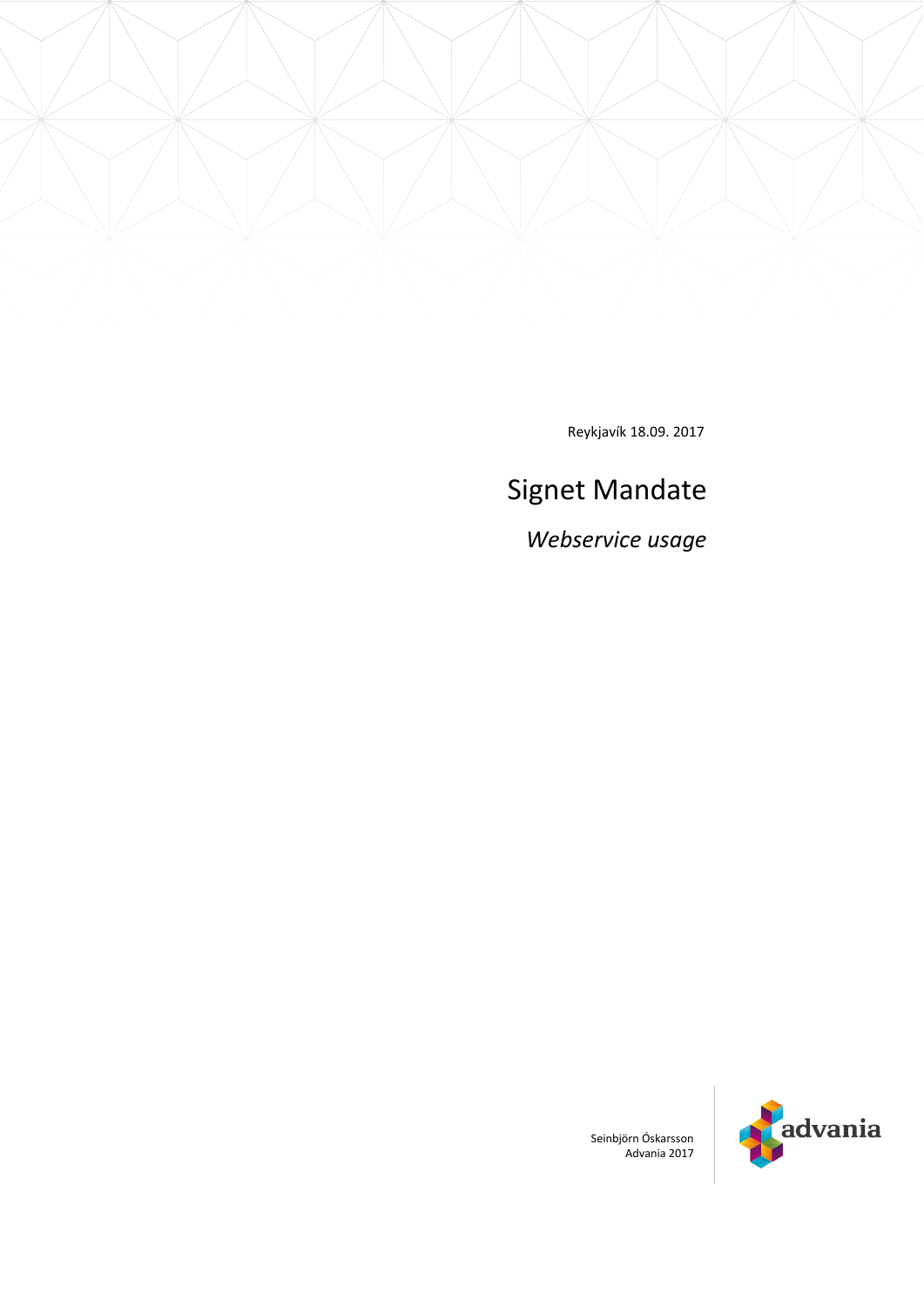

### **TABLE OF CONTENTS**

| 1   |       |  |  |  |
|-----|-------|--|--|--|
| 2   |       |  |  |  |
| 3   |       |  |  |  |
|     | 3.1   |  |  |  |
|     | 3.2   |  |  |  |
| 4   |       |  |  |  |
|     | 4.1   |  |  |  |
|     | 4.2   |  |  |  |
| 4.3 |       |  |  |  |
|     | 4.3.1 |  |  |  |
|     | 4.3.2 |  |  |  |
|     | 4.3.3 |  |  |  |
|     | 4.3.4 |  |  |  |
|     | 4.3.5 |  |  |  |
|     | 4.3.6 |  |  |  |
|     | 4.4   |  |  |  |
|     | 4.4.1 |  |  |  |
|     | 4.4.2 |  |  |  |
|     | 4.4.3 |  |  |  |
|     | 4.4.4 |  |  |  |
|     | 4.4.5 |  |  |  |
|     | 4.4.6 |  |  |  |
|     | 4.4.7 |  |  |  |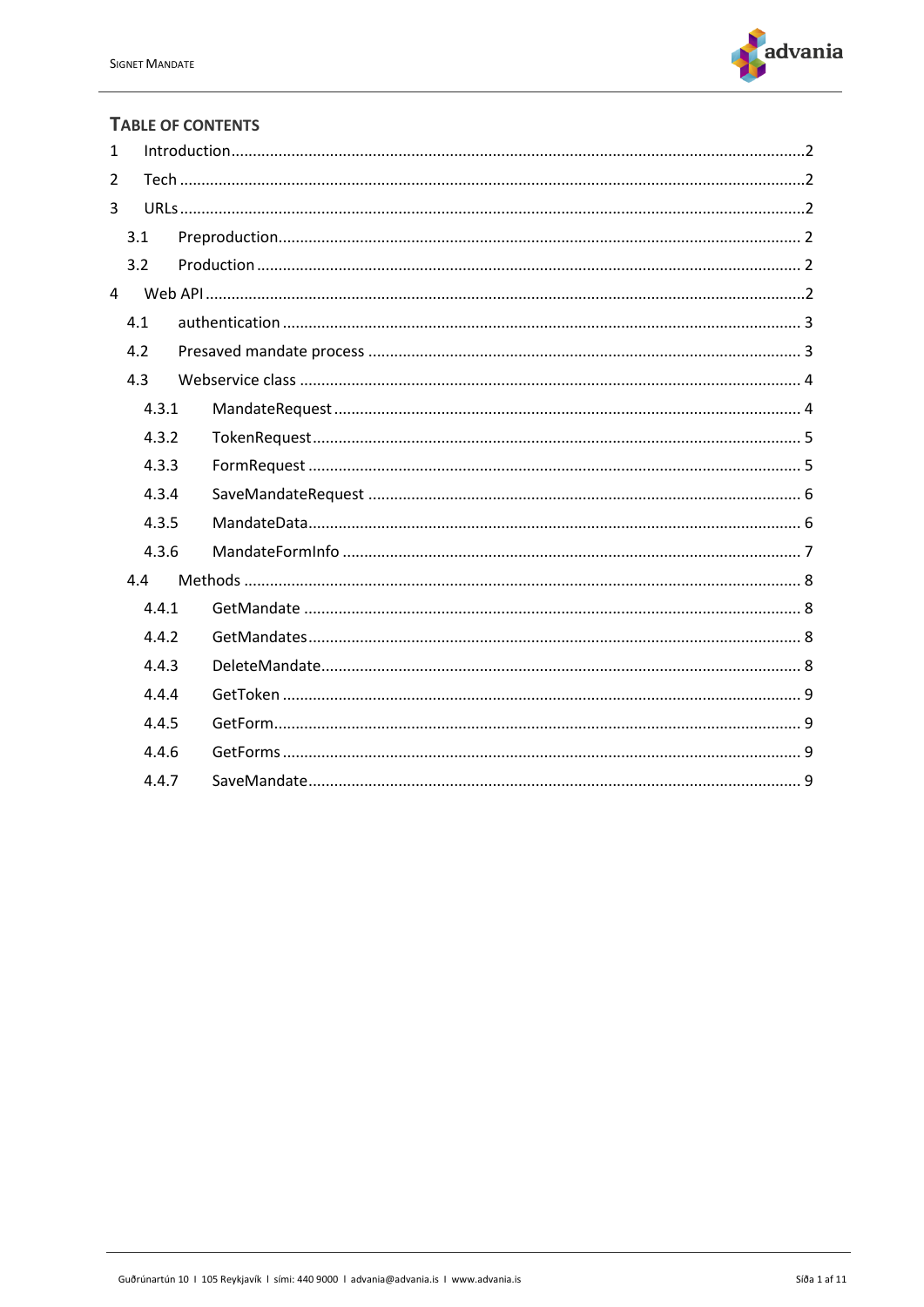

## <span id="page-2-0"></span>**1 INTRODUCTION**

 Signet Mandate is a solution intented for digitally signing mandates and is part of the Signet suite. The solution has been developed to be very flexible and robust to accomidate must use cases for signing and applying mandates.

# <span id="page-2-1"></span>**2 TECH**

 The solution is composed of a MVC website for filling out mandate and a WebAPI REST API. Authentication for the website and webservice is by way of digital certificates.

# <span id="page-2-2"></span>**3 URLS**

Signet Mandate has a preproduction and production environment with the following urls.

#### <span id="page-2-3"></span>3.1 PREPRODUCTION

- Web
	- o <https://prufa.signet.is/mandate>
	- o Filling out forms with certificate authentication
		- [https://prufa.signet.is/mandate/home/form/<Form](https://prufa.signet.is/mandate/home/form/%3cForm) ID>
	- o Filling out forms with token authentication
		- [https://prufa.signet.is/mandate/home/tokenform/<Form](https://prufa.signet.is/mandate/home/tokenform/%3cForm) ID>
- Web API mandate controller
	- o [https://prufa.signet.is/mandateservice/api/mandate/<method>](https://prufa.signet.is/mandateservice/api/mandate/%3cmethod)
	- Web API mandate token controller (for getting mandate after authentication)
		- o [https://prufa.signet.is/mandateservice/api/token/<method>](https://prufa.signet.is/mandateservice/api/token/%3cmethod%3e)

### <span id="page-2-4"></span>3.2 PRODUCTION

- Web
	- o [https://mandate.signet.is/](https://mandate.signet.is/mandate)
	- o Filling out forms with certificate authentication
		- [https://mandate.signet.is/home/form/<Form](https://mandate.signet.is/home/form/%3cForm) ID>
	- o Filling out forms with token authentication
		- [https://mandate.signet.is//home/tokenform/<Form](https://mandate.signet.is/home/tokenform/%3cForm) ID>
- <span id="page-2-5"></span>• Web API mandate controller
	- o [https://mandate.signet.is/mandateservice/api/mandate/<method>](https://mandate.signet.is/mandateservice/api/mandate/%3cmethod)
- Web API mandate token controller (for getting mandate after authentication) o [https://mandate.signet.is/mandateservice/api/token/<method>](https://mandate.signet.is/mandateservice/api/token/%3cmethod%3e)

# **4 WEB API**

 The webservice has various methods for mandate usage, i.e. searching mandates, pre-saving mandates, collecting tokens and deleting manates. Authentication is by way of digital certificates and username/password in posted request.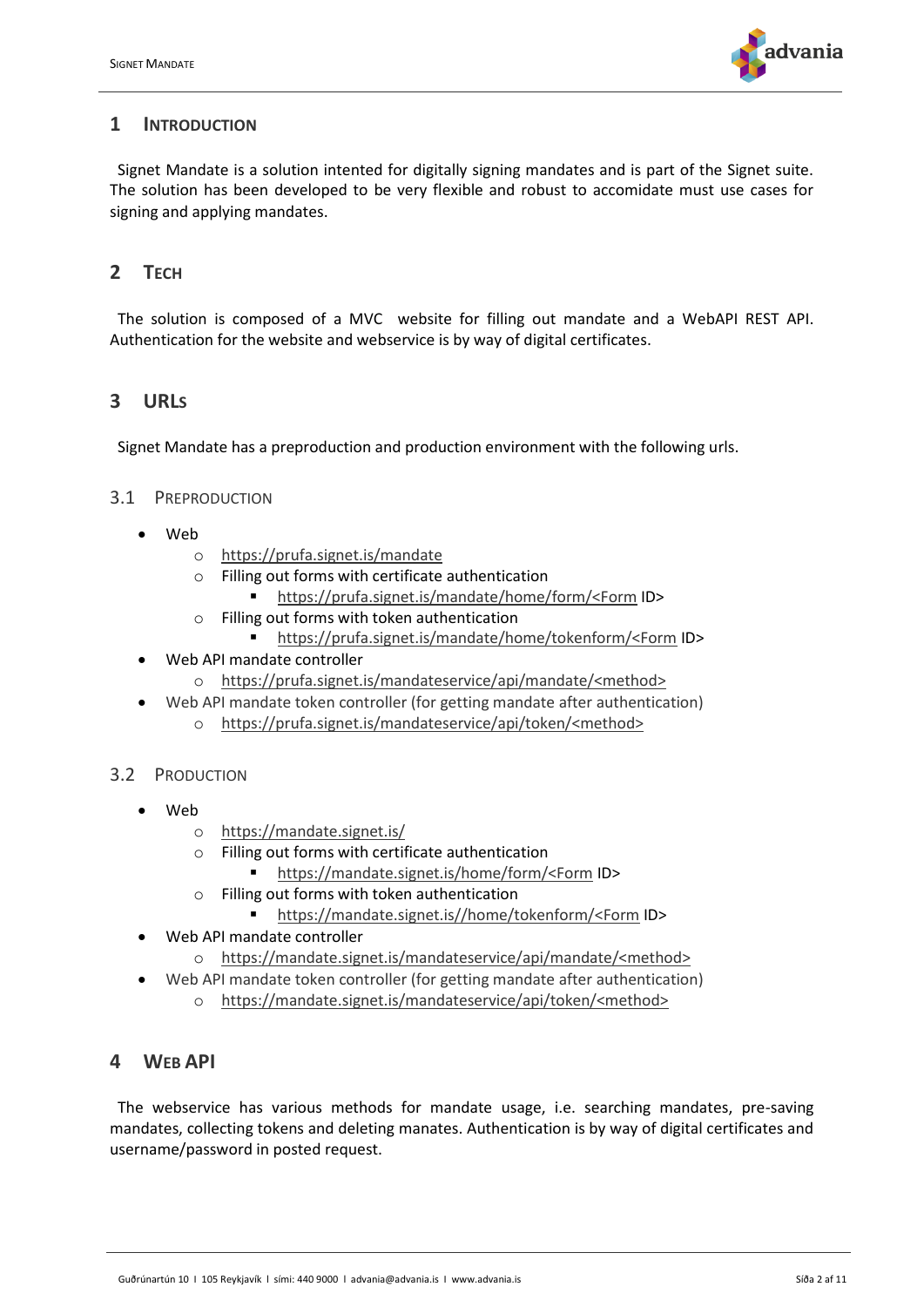

### <span id="page-3-0"></span>4.1 AUTHENTICATION

 The mandate web API requires authentication by digital signatures (tls client auth) and the service accepts digital certificates that meet the following criteria

- Issued by Fullgilt audkenni, Traustur bundar or LAWtrust2048 CA2
- Contains company registry number in subject serialNumber
- Valid on time of authentication

#### <span id="page-3-1"></span>4.2 PRESAVED MANDATE PROCESS

When presaving mandate and autofilling the process is as follows.

- 1. User is authenticated and appropriate data gathered.
- 2. Mandate is presaved with SaveMandate method
- 3. With the ID returned and appropriate user information (ssn and mobile) a token is fetched using GetToken method.
- 4. With the token returned the user is redirected to the token authentication url (POST'ed to <url>/home/tokenform/<form id>).
- 5. The mandate is filled and user redirected to Signet Forns and Signet for signing mandate
- 6. After signing mandate the user is redirected back to Signet Mandate
- 7. If more people need to sign there is the option to
	- $\circ$  send an email message to the individual with a link to signing the mandate
	- $\circ$  send the user directly to Signet for signing mandate supply'ing his mobile phonenumber containing digital certificates.
- 8. After the mandate is ready a notification message is sent to a registered endpoint so mandate data can be fethed using GetMandate

Below is a simpliefied flowchart with the process but in chapter 5 is a more detailed process flow.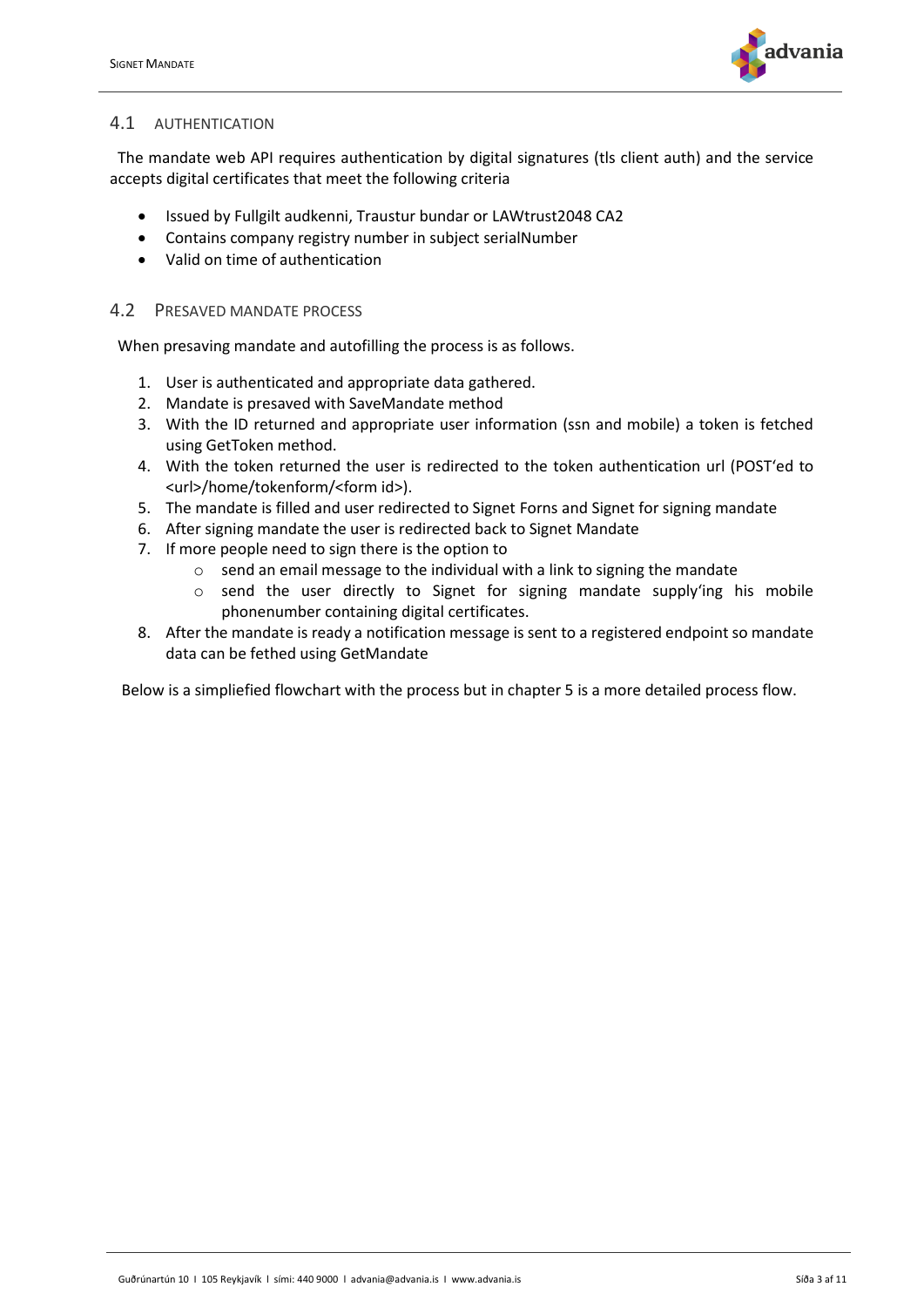



**Figure 1. Presave mandate process**

#### <span id="page-4-0"></span>4.3 WEBSERVICE CLASS

The API uses the following classes for requests and responses.

#### <span id="page-4-1"></span>4.3.1 MANDATEREQUEST

When searching mandates we use MandateRequest.

- MandateID
	- o string
	- o ID of mandate, required when getting a single mandate (GetMandate)
- GiverSSN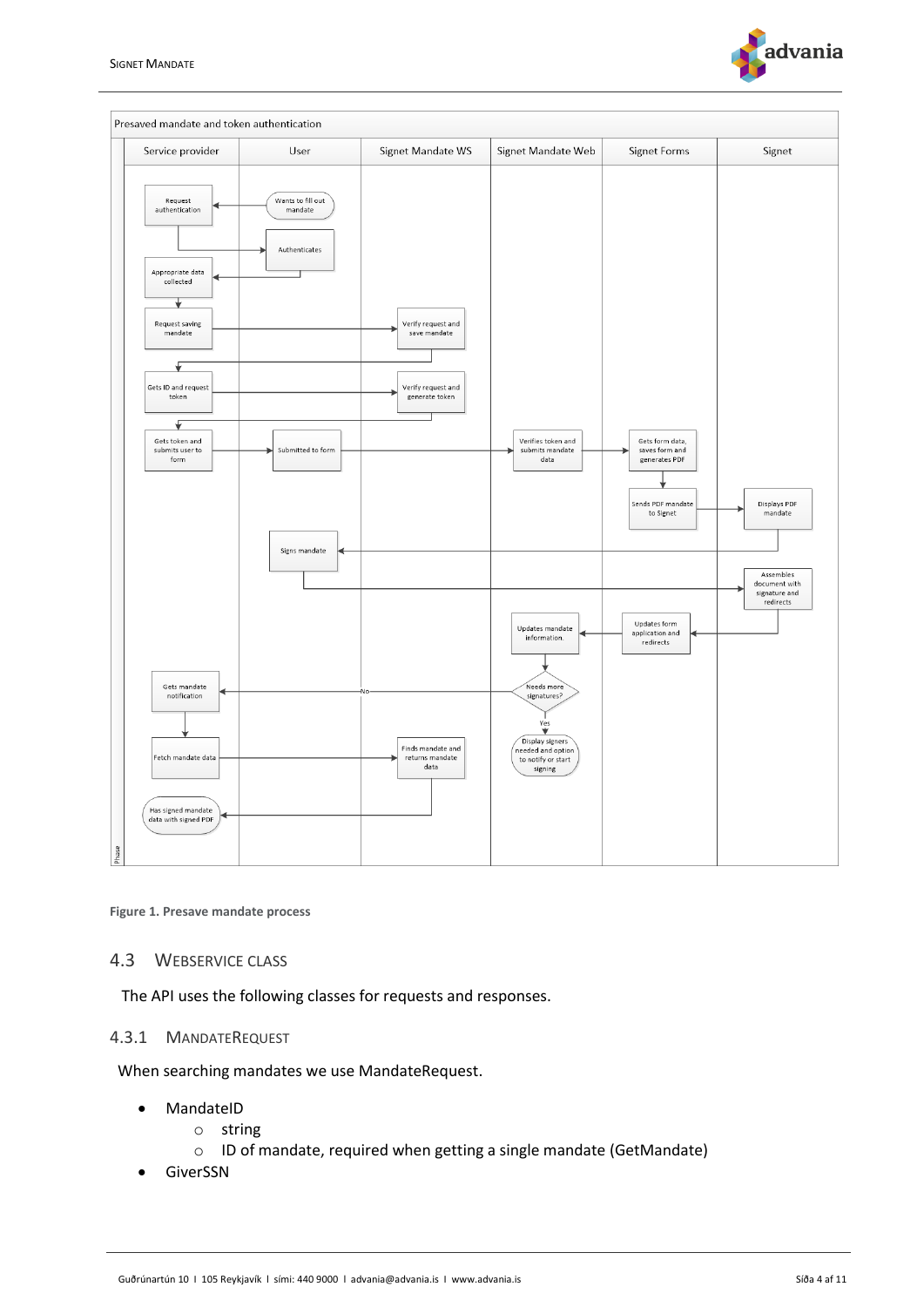

- o string
- o National registry number of person giving the mandate, used when searching for mandates (plural)
- HolderSSN
	- o string
		- o National registry number of person holding the mandate, used when searching for mandates (plural)
- OnBehalfSSN
	- o string
		- o National registry number of identity giving mandate, used when searching for mandates (plural)
- FromTime
	- o date
		- o Time to search for (mandate given after time)
- ToTime
	- o date
	- o Time to search for (mandate given befor time)
- UserName
	- o string
	- o The account username, identity in addition to the digital certificate
- Password
	- o string
	- o The account password, identity in addition to the digital certificate

#### <span id="page-5-0"></span>4.3.2 TOKENREQUEST

When requesting token for submitting mandate we use a TokenRequest.

- SSN
	- o string
	- o National registry number of user giving mandate
- Mobile
	- o string
	- o Mobile phone number (holding digital signatures) of the person who is giving/signing the mandate. Phone numbers should start with +354, ie. "+354-8765432".
- MandateForm
	- o integer
		- o ID of mandate form
- ReturnURL
	- o string
	- o Where to redirect person after signing
- UserName
	- o string
	- o The account username, identity in addition to the digital certificate
- Password
	- o string
	- o The account password, identity in addition to the digital certificate
- <span id="page-5-1"></span>4.3.3 FORMREQUEST

When searching for mandate forms we user FormRequest.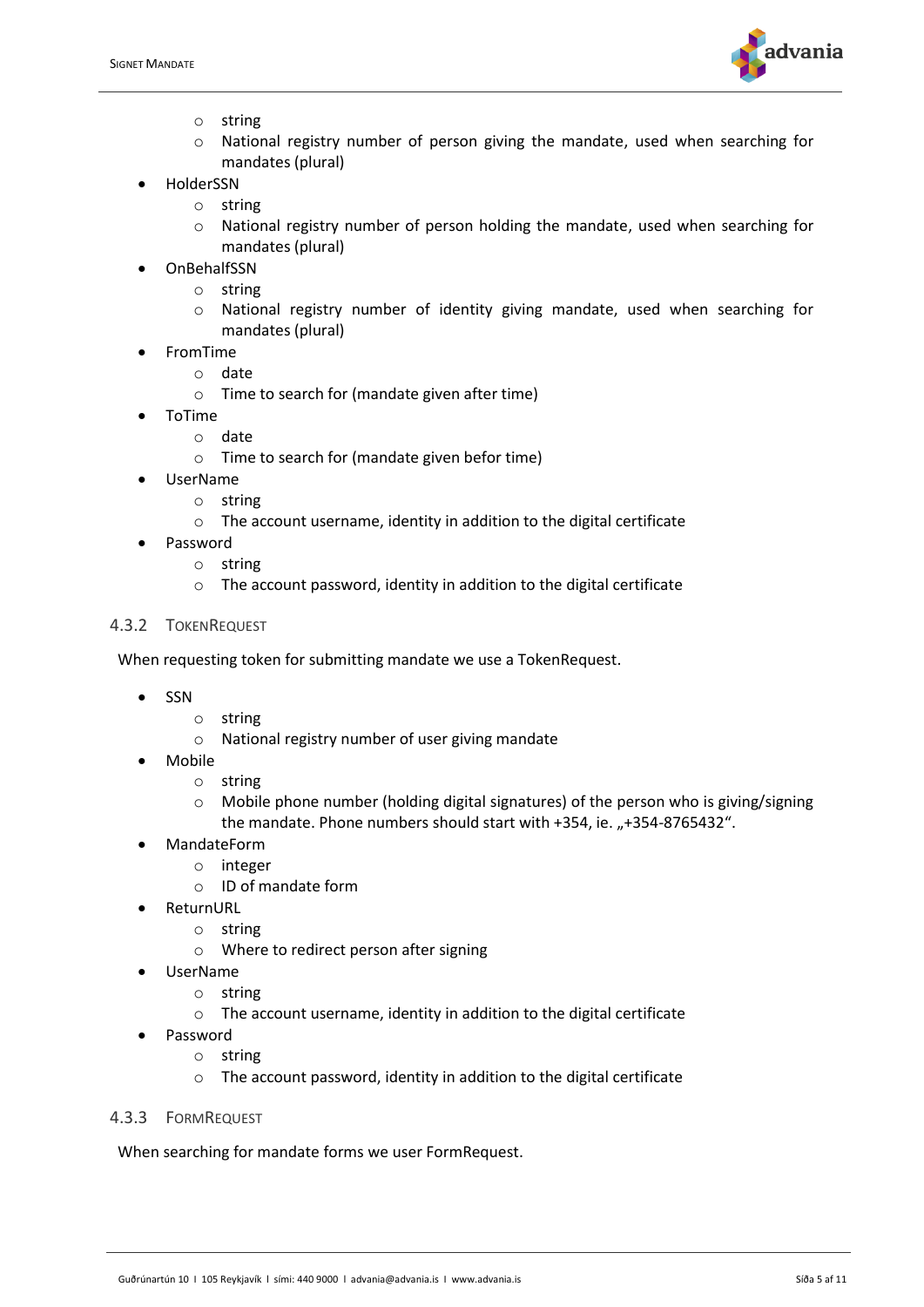

- FormID
	- o integer
	- o ID of form. Required when getting a single form (GetForm)
- FromTime
	- o date
		- o Time to search for (form created after time)
- ToTime
	- o date
	- o Time to search for (form created before time)
- OnlyEnabled
	- o boolean
	- o Only get enabled forms
	- UserName
		- o string
		- o The account username, identity in addition to the digital certificate
- Password
	- o string
	- o The account password, identity in addition to the digital certificate

#### <span id="page-6-0"></span>4.3.4 SAVEMANDATEREQUEST

When pre-saving mandate we user SaveMandateRequest;

- **MandateID** 
	- o string
	- o ID the mandate being used (GUID).
- FormID
	- o integer
		- o ID of the mandate form.
- **Giver** 
	- o string[]
	- o Array of givers of mandate (national registy numbers)
	- ExtraAttribute
		- o string
		- o Mandates extra value (ie amount)
- **Receivers** 
	- o string[]
	- o Array of receivers of mandate (national registy numbers)
- UserName
	- o string
	- o The account username, identity in addition to the digital certificate
- Password
	- o string
	- o The account password, identity in addition to the digital certificate

#### <span id="page-6-1"></span>4.3.5 MANDATEDATA

When getting mandate information the response is a MandateData.

- ID
	- o GUID
	- o ID of mandate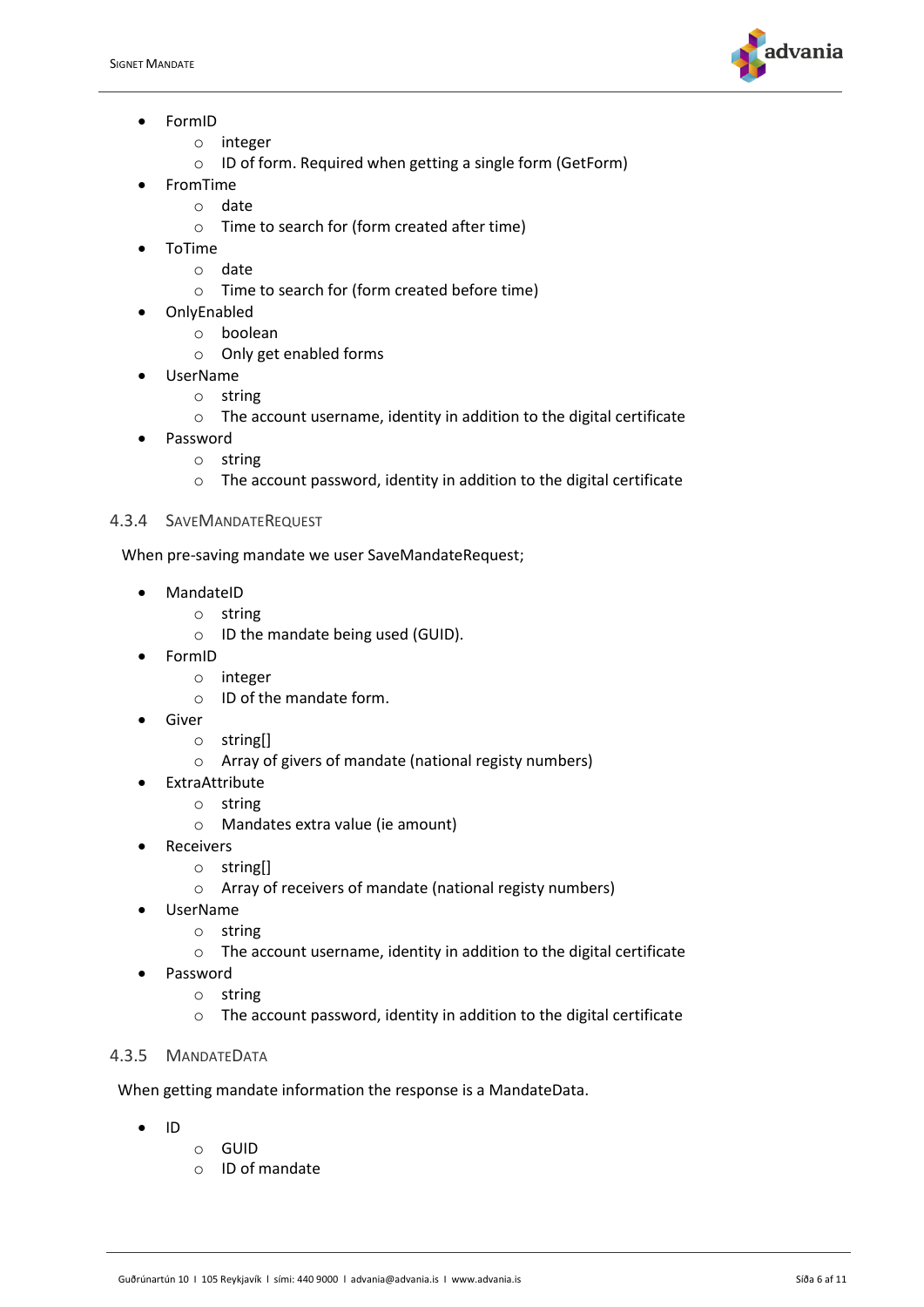

- HolderSSN
	- o string[]
	- o National registry numbers of mandate holders
- OnBehalfSSN
	- o string[]
	- o National registry numbers of identities giving mandate
- **GiverSSN** 
	- o string[]
	- o National registry numbers of identities giving mandate
- Document
	- o byte[]
	- o The signed PDF mandated
- DocumentContent
	- o string
	- o The string contents of the PDF mandate
- Data
	- o KeyValuePair<string, string>[]
	- o Array of KVP with mandate values
- Added
	- o date
	- o Time when mandate was saved
	- Signed
		- o date
		- o Time when mandate was signed
- ValidFrom
	- o date
		- o Time when mandate gets valid
- ValidTo
	- o date
	- o Time mandate is valid to
- **State** 
	- o AuthorizationState
	- $\circ$  State of mandate (Issuance = 0, Revocation = 1, Unknown = 2)

### <span id="page-7-0"></span>4.3.6 MANDATEFORMINFO

When getting information about mandate form the response is a MandateFormInfo.

- FormID
	- o integer
	- o ID of form
- Name
	- o string
	- o Name of form
- Description
	- o string
		- o Description of form
- **FormString** 
	- o string
	- o HTML form for mandate. Only returned in GetForm
- **Attributes** 
	- o string[]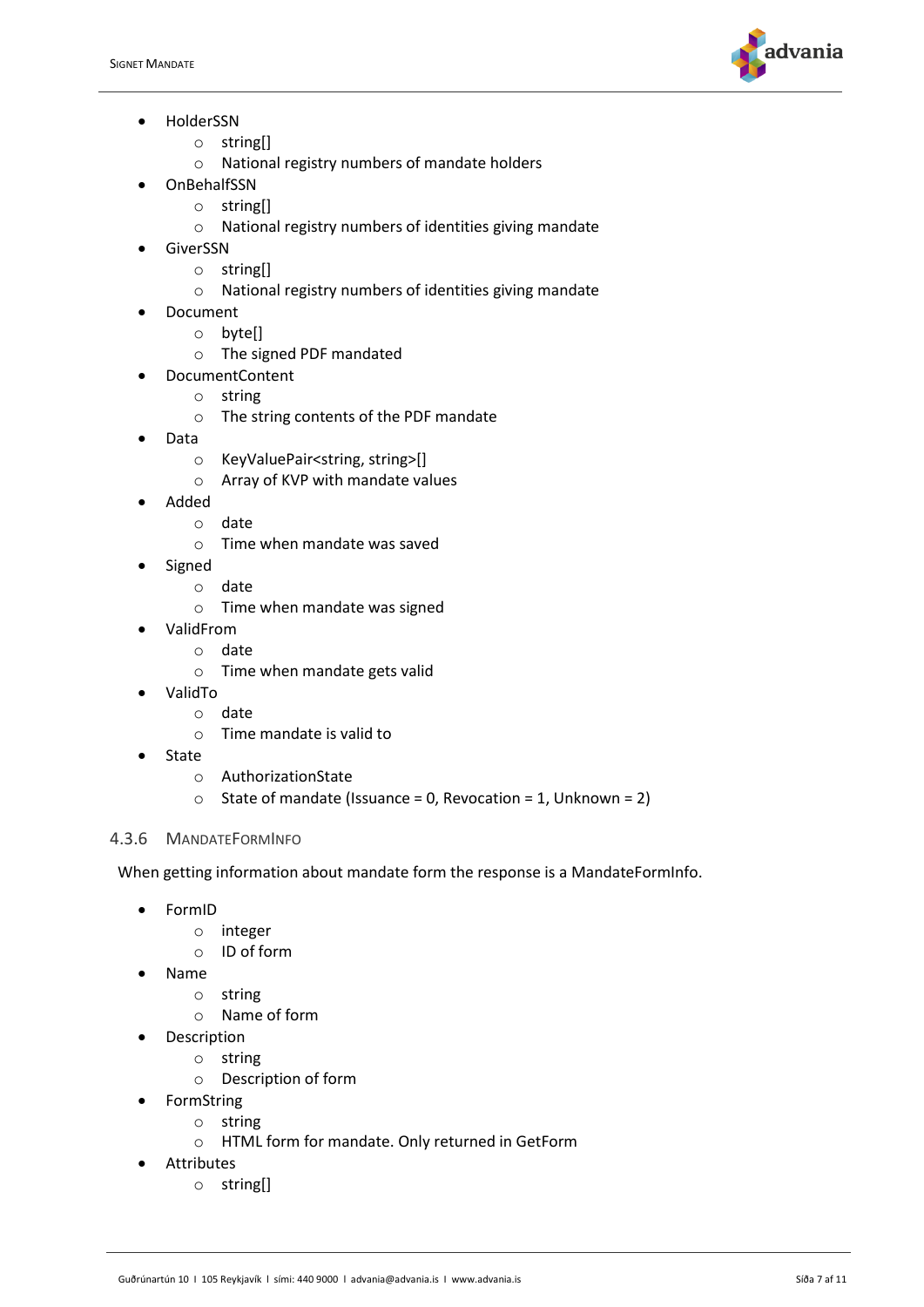

- o Array of form attributes
- ExtraAttrName
	- o string
	- o Name for mandate extraattribute
- ExtraAttrID
	- o string
	- o Unique id for mandate extraattribute
- ExtraAttrPlaceholder
	- o string
	- o Placeholder gildir fyrir aukagildi (s.s. Sláðu inn skráningarnúmer)
- Receiver
	- o bool
	- o True if mandate is registered by receiver of mandate
- Added
	- o date
	- o Time when form was created
- Edited
	- o date
		- o Time when form was last edited
- Enabled
	- o boolean
	- o True if form is enabled
- Visible
	- o boolean
	- o True if form is visible in list of forms (/home/forms).

#### 4.3.7 MANDATETOKENREQUEST

When getting mandate after successful authentcation a MandateTokenRequest is used:

- Token
	- o string
	- o The base64 encoded SAML the user was POSTed with

#### <span id="page-8-0"></span>4.4 MANDATE METHODS

The following methods are available in the /Mandate webservice.

#### <span id="page-8-1"></span>4.4.1 GETMANDATE

 The methods acceps MandateRequest and repsonds with MandateData if the mandate is found and belongs to account.

#### <span id="page-8-2"></span>4.4.2 GETMANDATES

 The method accepts MandateRequest and responds with an array of MandateData if mandates are found.

#### <span id="page-8-3"></span>4.4.3 DELETEMANDATE

 The method accepts a MandateRequest and responds with true or false if mandate was successfully deleted.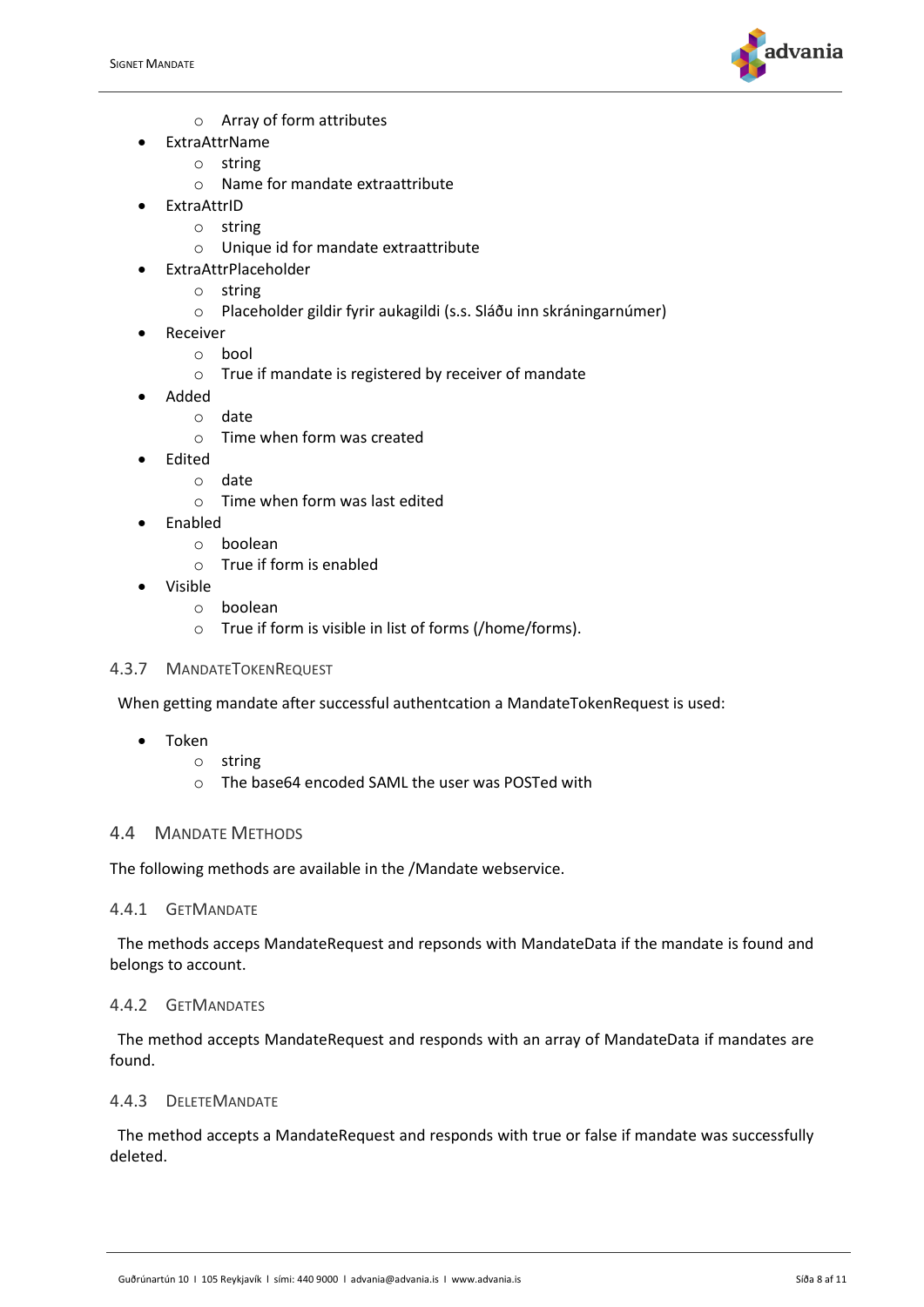

#### <span id="page-9-0"></span>4.4.4 GETTOKEN

 The method acceps a TokenRequest and responds with a base64 coded token which can be used for filling out mandate.

#### <span id="page-9-1"></span>4.4.5 GETFORM

The method accepts a FormRequest and responds with a MandataFormInfo if a form is found.

#### <span id="page-9-2"></span>4.4.6 GETFORMS

 The method accepts a FormRequest and responds with an array of MandataFormInfo if forms are found.

#### <span id="page-9-3"></span>4.4.7 SAVEMANDATE

 The method accepts a SaveMandateRequest and responds with a ID string for the mandate if successful.

### **5 TOKEN METHODS**

 The following methods are available in the /Token webservice. The controller requires basic authentication (user/password).

#### 5.1.1 GETMANDATE

 The methods acceps MandateTokenRequest and repsonds with MandateData if the token is valid, mandate is found and belongs to account.

#### **6 PROCESS FLOW**

 This chapter goes into more detail the processes for saving mandate and authentication with mandate.

#### 6.1 PRESAVING MANDATE PROCESS FLOW

 The following diagram shows the process flow for saving a mandate via webservice and have the user(s) sign it accordingly.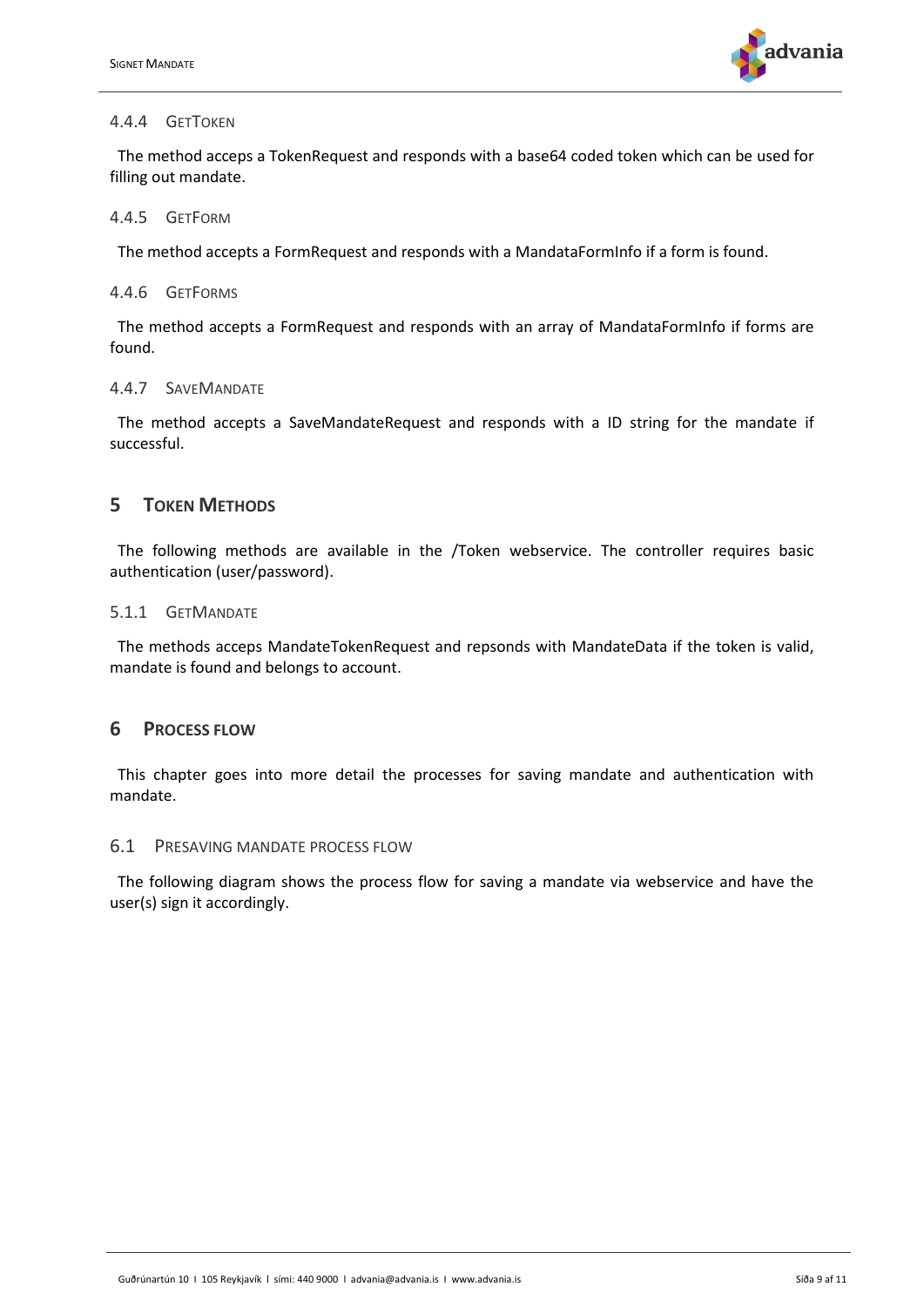